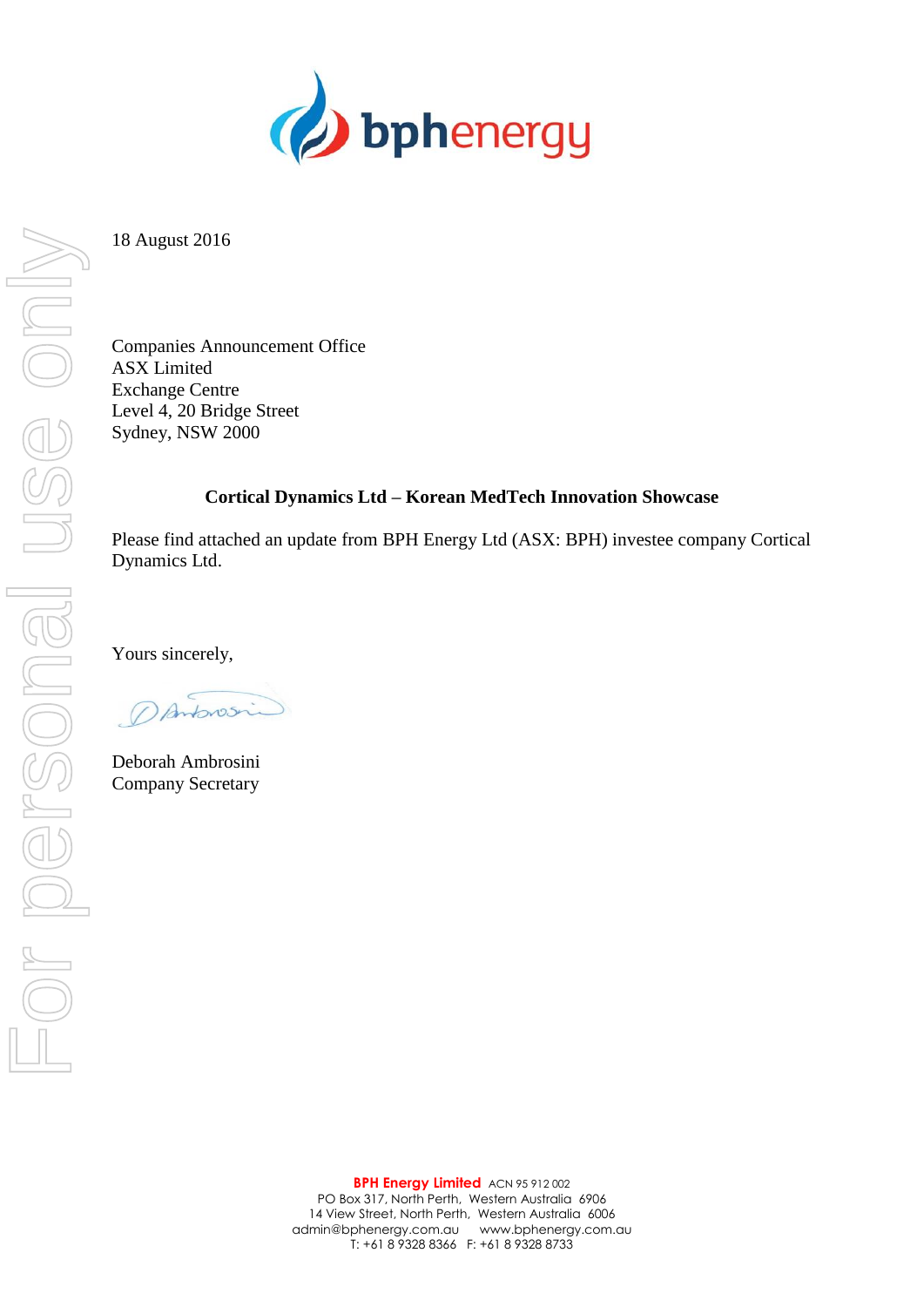

18 August 2016

BPH Energy Limited 14 View Street North Perth, WA 6006

## **CORTICAL DYNAMICS INVITED TO ATTEND AUSTRADE KOREAN MEDTECH INNOVATION SHOWCASE**

Cortical Dynamics Limited ("**Cortical**") is pleased to advise that it has been invited by the Australian Trade and Investment Commission ("Austrade") to attend and present at the Austrade Medtech Innovation Showcase 2016 to be held in Korea.

The Showcase will bring together Australia's key industry experts and innovative Medtech companies with senior executives from leading Korean pharma and medical device companies. Cortical Chairman, Mr David Breeze will be presenting Cortical and its next generation Brain Function Monitor.

Organised by Austrade, with the support of the Department of Foreign Affairs and Trade (DFAT) and the Korean Health Innovation Development Institute (KHIDI) the showcase will provide a platform for Australian medtech organisations to meet with Korean businesses that are interested in partnering with Australian technology and solutions providers.

- Korea is Australia's third largest export market, ahead of India and the USA. It is also Australia's fourth largest two-way trading partner.
- The Korean government has recently launched the "Creative Economy" industry policy which is aimed at revitalising the Korean manufacturing sector, creating new markets and enabling industry convergence across advanced manufacturing and materials, biotech and healthcare sector.

The Korean biotech & healthcare industry enjoys strong government support. Opportunities for partnerships with Australian medtech and biotech companies are growing, building on the strong base of cooperation established by Australian and Korean biotech industries and the Korea Australia Free Trade Agreement

[The Korean Ministry of Science, ICT and Future Planning](http://english.msip.go.kr/english/main/main.do) has designated brain research as one of their five main fields to receive the greater part of the investments. In particular, development of technologies to meet social issues such as "brain mapping" and early diagnosis services for dementia patients & development of technologies (i.e. customised brain disease treatment, neuro-rehabilitating brain stimulation, optimized learning capability technology) for four major fields in brain research; brain disease, cranial nerve, brain and cognitive science, brain engineering. (Source: Biotechnology in Korea, Ministry of Science, ICT and Future Planning)

Yours sincerely,

David Breeze Chairman Cortical Dynamics Ltd

**Cortical Dynamics Ltd** ACN 107 557 620 PO box 317, North Perth, WA, 6906 14 View Street, North Perth, Western Australia T: + 61 8 6467 9525 F: +61 8 9328 8733 [contact@corticaldynamics.com](mailto:contact@corticaldynamics.com) www.corticaldynamics.com

.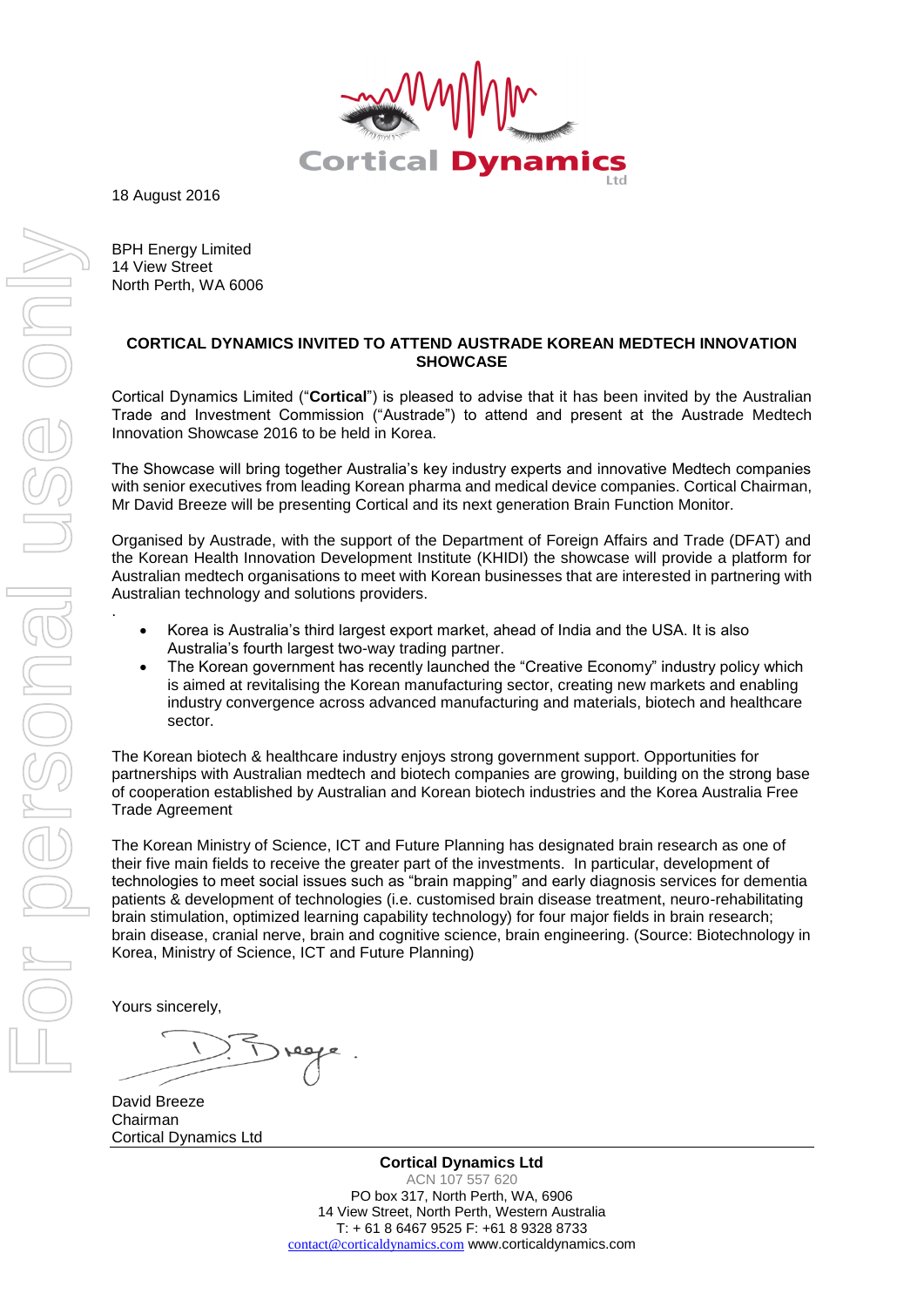

## **About Cortical**

Cortical is an Australian based medical device technology company that has developed a next generation Brain Function Monitor (BAR). The core-product the BAR monitor has been developed with the objective of better detecting the effect of anaesthetic agents on brain activity, aiding anaesthetists in keeping patients optimally anaesthetised.

The BAR monitor improves on currently used electroencephalogram (EEG) technologies by incorporating the latest advances in understanding of how the brain's rhythmic electrical activity, the EEG, is produced. The approach used is fundamentally different from all other devices currently available in the market in that its underlying algorithm produces EEG indexes which are directly related to the physiological state of the patient's brain.

The global brain monitoring market in 2012 was valued at \$1.08 billion and is poised to grow at a CAGR of 8.6% to reach \$1.63 billion by 2017. The global brain monitoring devices market is broadly segmented into three categories based on its product, application, and end-user. Fueling market growth is the various technological advancements which are leading to high functionality, lower costs, ease of operation, and miniaturization of devices. Initial marketing will focus on TIVA (Total Intravenous Anaesthesia), a method of inducing and maintaining general anaesthesia without the use of any inhalation agent. This is becoming more widely accepted, particularly in Western Europe.

Cortical's technology has a versatility that goes beyond depth of anaesthesia and may be applied to other EEG based markets, such as Neuro-diagnostic, drug discovery, drug evaluation and the emerging Brain Computer Interface (BCI) market.

There are considerable opportunities offered by subsequent expansion of the company's core technology through developing the product to carry out additional functions including neuro-diagnostics of changes in brain and memory functions to provide early warning of degenerative diseases, pain response and tranquiliser monitoring for trauma patients in intensive care units.

The BAR monitor is protected by five patent families in multiple jurisdictions worldwide consisting 22 granted patents.

## **About the BAR Monitor**

The BAR monitoring system measures a patient's brain electrical activity, the electroencephalogram (EEG), in order to indicate how deeply anaesthetised a patient is during an operation via an adhesive sensor applied to the forehead. The BAR monitor is designed to assist anaesthetists and intensive care staff in ensuring patients do not wake unexpectedly, as well as reducing the incidence of side effects associated with the anaesthetic. Cortical believes that the BAR monitoring system will offer many significant sustainable competitive advantages to key stakeholders including the patients, the anaesthetists, and the hospitals/day clinics. These advantages may reduce the risks associated with surgical procedures, increase levels of patient care, optimize the use of anaesthetic agents, increase efficiencies and reduce costs through a reduction in drug usage and a faster bed turnaround in the theatre and post-operative recovery rooms around the globe.

The electrical activity recorded from the scalp, the EEG, is amongst the most important quantifiable measures of brain function. Unsurprisingly, EEG is used to monitor brain function in a variety of clinical situations such as neurological diagnosis, where the EEG is analysed for early signs of degenerative diseases, or within the operating room, where the EEG is used to indicate the depth of anaesthesia within the surgical patient.

Such monitoring is now gaining significant use during surgery, however even with the use of EEG monitors, it is not uncommon for there to be a critical imbalance between the patient's anaesthetic requirements and the anaesthetic drugs administered. While a number of EEG monitors are commercially available, one that is reliably able to quantify the patient's anaesthetic state is still desperately needed.

Prior to the development of the BAR monitor, all of the existing EEG based depth of anaesthesia monitors operate in the context of a number of well documented limitations: